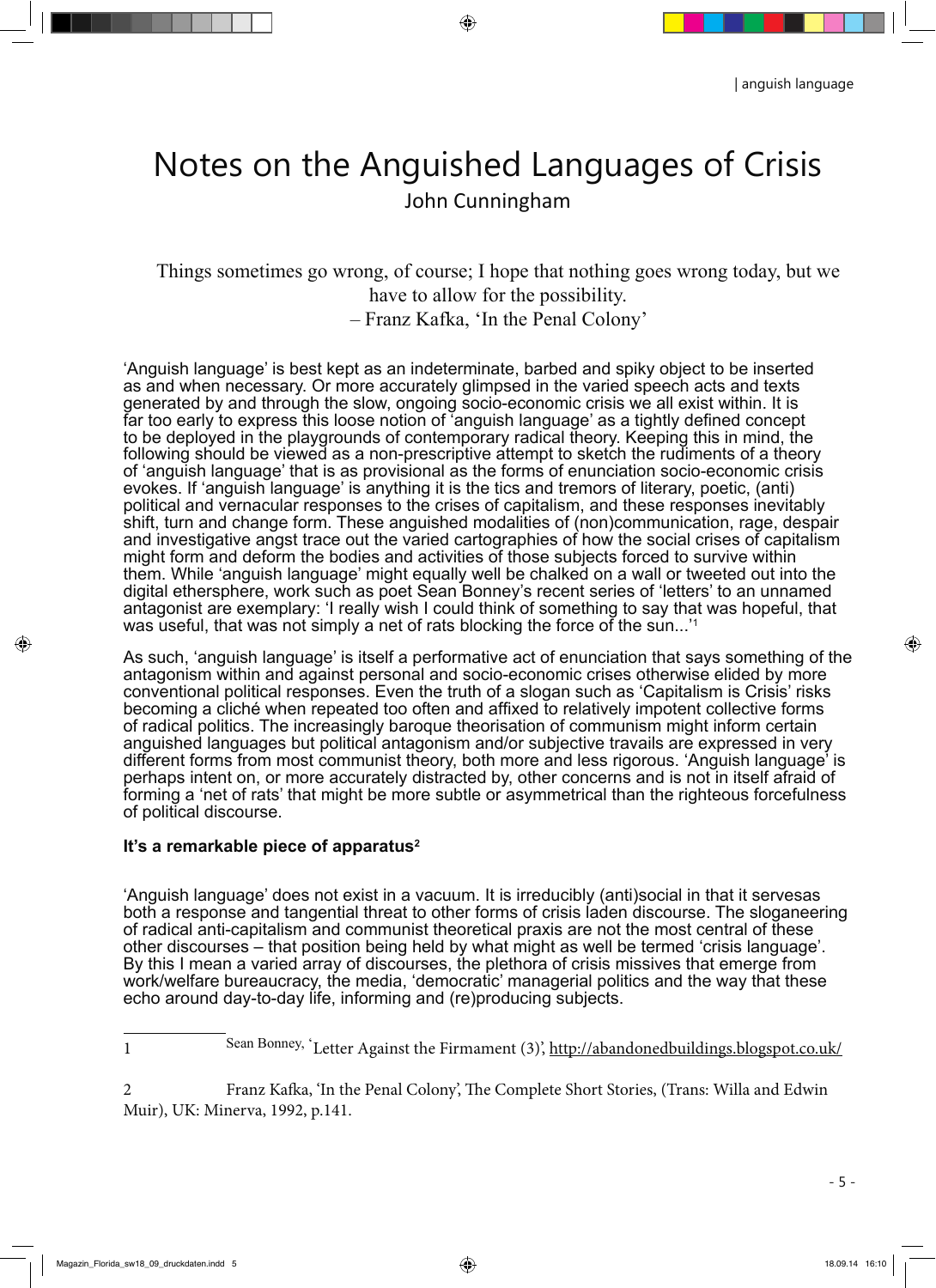The modes of 'crisis language' are varied, ranging from the most instrumentally bureaucratic through to the hysteria of the media bubble, to the combination of banal assurance, 'everyman' rhetoric and determined designation of the enemy 'other' that marks out managerial politics. Often the three forms of 'crisis language' work in tandem with one another – feeding into institutions, other discourses, workplaces, etc. producing a whole series of apparatuses intent on managing crisis. For instance, the recent introduction into UK political 'debate' of the 'strivers' versus 'skivers' dichotomy, with the former being the almost untouchable caste of 'hard working families' and the latter a miscellany of welfare cheats and those unable to rise before 11am. This worked on a binary division, including through their very exclusion those 'skivers' that are to be disciplined, thus making it an ideal, ongoing media meme that also fed back into the very policies it was designed to make possible. Such feedback loops make 'crisis language' in itself an apparatus but does not quite explain the relation to 'anguish language'. With a nod and a wink to Marx, this might best be expressed in the form of an equation: experience multiplied by crisis language  $= X$  pounds of flesh.

⊕

'Crisis language' takes a toll upon the bodies of those it is directed at and this is one of its essential functions. Prosaically the very material effects of this language might be viewed in terms of extra work extracted, benefits cut, increase in food bank visits, or the cigarettes smoked at the arrival of yet another officious looking letter. Less quantifiably the 'crisis language' apparatus exacts its toll in flesh by helping to ensure that a fervid temporality of anxiety afflicts the subject, an anxious tempo that co-exists with the weird stasis of crisis ridden but seemingly immobile capitalism. What we still might think of as experience is broken into even more fragments as it becomes devalued in the face of both anxiety and stasis. This is in no way to argue for the precedence of the linguistic over relations of power and economy. It is to point to the way language is also constitutive of these social relations in which crisis takes form and that this is the conflictual field for 'anguish language' to act within.

## **There would be no point in telling him. He'll learn it on his body3**

The material effects of language were recognised by Franz Kafka, one of the early progenitors of what we have termed 'anguish language'. His story, 'In the Penal Colony', tells of a horrific machine that inscribes the sentence and token of guilt upon the body of the accused by means of a steel harrow over the course of 12 hours. This seems an allegory for how language, when affixed to the laws of state and economy, becomes an instrument of how guilt is decided and punishment administered. Similarly, 'crisis language' is a constitutive element of a natural history of the body and subject. It is inscribed upon our bodies as slowly and inexorably as the harrow begins its trajectory during 'In the Penal Colony'. If the harrow records guilt and 'crisis language' helps to inscribe the social relations of crisis capitalism then what might 'anguish language' offer in response? If nothing else an anguished language is the sound of most things going wrong and someone, somewhere registering and recording it. This remains inexorably tied to a category of experience that in 1933 Walter Benjamin believed to have become impoverished through the combined forces of technological war, economic crisis and new forms of communication and ideology. He wrote that: 'our poverty of experience is not merely poverty on a personal level, but poverty of human experience in general. Hence, a new kind of barbarism.'4

3 Ibid, p.140.

4 Walter Benjamin, 'Experience and Poverty', Selected Writings Vol.2 1927-1934, (Eds. Michael W. Jennings, Howard Eiland, Gary Smith), US: Harvard University Press, 1999, p.732.

◈

◈